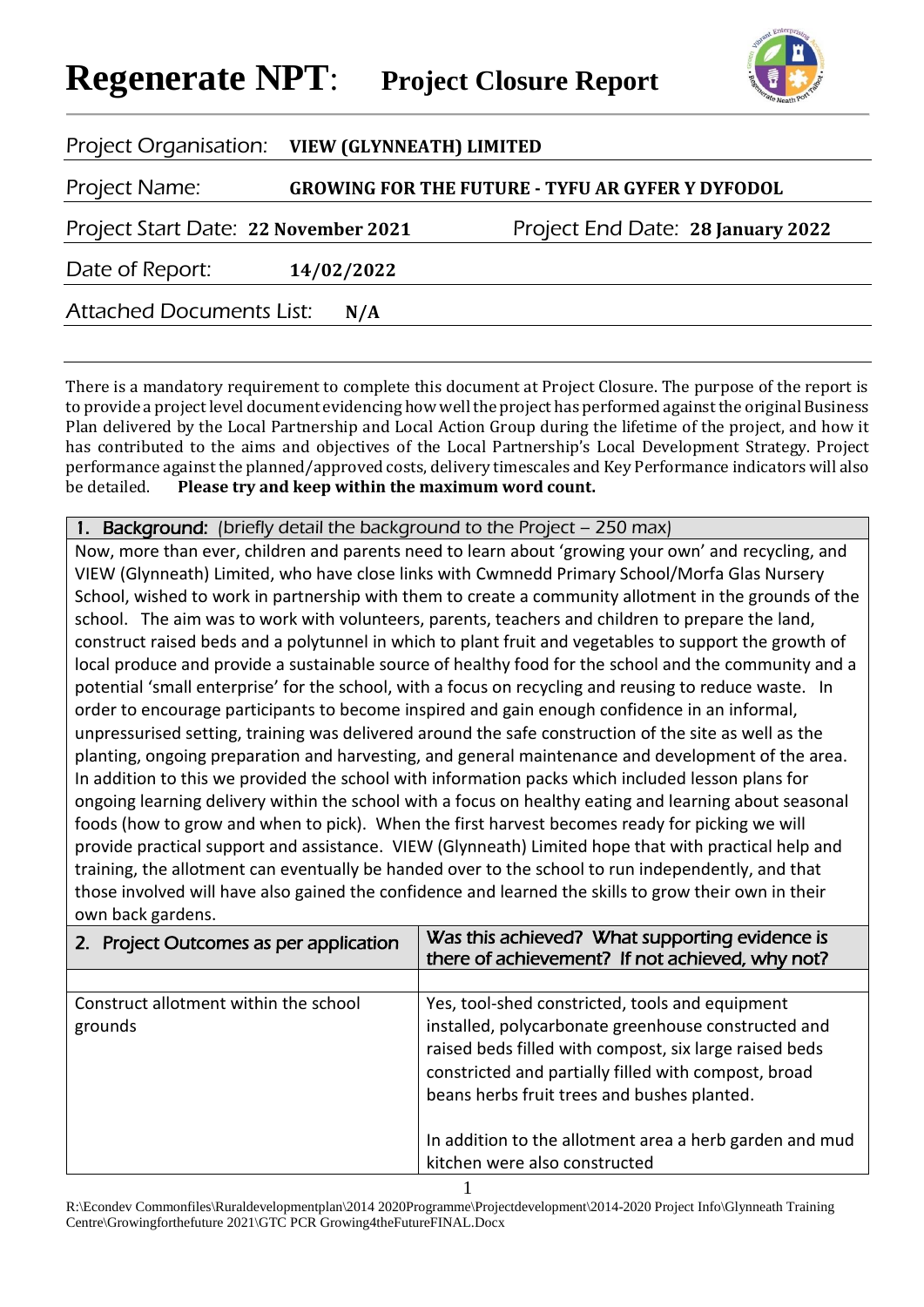| Train participants to maintain and take                                                                                                                                               | Workshops with staff at Morfa Glas Site, workshops with                                                                                                                             |  |  |  |
|---------------------------------------------------------------------------------------------------------------------------------------------------------------------------------------|-------------------------------------------------------------------------------------------------------------------------------------------------------------------------------------|--|--|--|
| ownership of the allotment                                                                                                                                                            | the children the early years children planting                                                                                                                                      |  |  |  |
|                                                                                                                                                                                       | strawberries and herb and how to look after them.                                                                                                                                   |  |  |  |
|                                                                                                                                                                                       | Workshop with Cwmnedd Eco children, preparing,                                                                                                                                      |  |  |  |
|                                                                                                                                                                                       | planting and maintaining the allotment.                                                                                                                                             |  |  |  |
| Produce Information Packs for the school                                                                                                                                              | School information packs were developed and shared                                                                                                                                  |  |  |  |
| with lesson plans                                                                                                                                                                     | with the school including information on how to                                                                                                                                     |  |  |  |
|                                                                                                                                                                                       | maintain the resource.                                                                                                                                                              |  |  |  |
| Produce Peer Learning Packs to enable the                                                                                                                                             | Peer information packs and lesson plans were developed                                                                                                                              |  |  |  |
| children to share what they learn during                                                                                                                                              | and shared with the school.                                                                                                                                                         |  |  |  |
| this project with other children                                                                                                                                                      |                                                                                                                                                                                     |  |  |  |
| Raise local awareness and encourage                                                                                                                                                   | <b>Community Volunteers from Grass Roots Volunteers</b>                                                                                                                             |  |  |  |
| community engagement and participation                                                                                                                                                | group, helped with the preparation of the site and                                                                                                                                  |  |  |  |
| through training in growing your own                                                                                                                                                  | donated fruit bushes.                                                                                                                                                               |  |  |  |
| produce                                                                                                                                                                               | Glynneath Training Centre Environment department will                                                                                                                               |  |  |  |
|                                                                                                                                                                                       | coordinate volunteers and groups during school holidays                                                                                                                             |  |  |  |
|                                                                                                                                                                                       | to plant, maintain and develop the allotment area.                                                                                                                                  |  |  |  |
|                                                                                                                                                                                       |                                                                                                                                                                                     |  |  |  |
|                                                                                                                                                                                       |                                                                                                                                                                                     |  |  |  |
|                                                                                                                                                                                       |                                                                                                                                                                                     |  |  |  |
|                                                                                                                                                                                       |                                                                                                                                                                                     |  |  |  |
|                                                                                                                                                                                       | 3. Strategic Achievements: (outline what the project has achieved in terms of alignment with<br>LEADER Themes and Priorities and any contribution to national strategies - 300 max) |  |  |  |
| Theme: 1                                                                                                                                                                              | <b>Priority: Accessible</b>                                                                                                                                                         |  |  |  |
|                                                                                                                                                                                       |                                                                                                                                                                                     |  |  |  |
| In terms of alignment with LEADER Themes and Priorities this project has:<br>Encouraged local people to play an active approach in improving, maintaining and interpreting their<br>✓ |                                                                                                                                                                                     |  |  |  |
| natural environment.                                                                                                                                                                  |                                                                                                                                                                                     |  |  |  |
| Encouraged volunteering opportunities.<br>$\checkmark$                                                                                                                                |                                                                                                                                                                                     |  |  |  |
| Facilitated opportunities for people of all abilities to access and enjoy the natural environment.<br>$\checkmark$                                                                    |                                                                                                                                                                                     |  |  |  |
| $\checkmark$ Facilitated opportunities for people to be involved in environmental improvements and                                                                                    |                                                                                                                                                                                     |  |  |  |
| maintenance.                                                                                                                                                                          |                                                                                                                                                                                     |  |  |  |
| Provided opportunities for knowledge transfer of environmental skills.<br>$\checkmark$                                                                                                |                                                                                                                                                                                     |  |  |  |
| Increased community knowledge of local environmental resources.                                                                                                                       |                                                                                                                                                                                     |  |  |  |
| Encourage local communities to take an active approach in improving their local environment<br>✓                                                                                      |                                                                                                                                                                                     |  |  |  |
| Encourage local communities to access the natural environment.                                                                                                                        |                                                                                                                                                                                     |  |  |  |
| Increased the economic, environmental and health and well-being potential of open spaces and the                                                                                      |                                                                                                                                                                                     |  |  |  |
| natural environment.                                                                                                                                                                  |                                                                                                                                                                                     |  |  |  |
|                                                                                                                                                                                       | 4. With regards to your comments at application stage, how have you managed this project in                                                                                         |  |  |  |
|                                                                                                                                                                                       | terms of sustainability? (What plans have been put in place to maintain the project once it is                                                                                      |  |  |  |

completed? 400 words max)

Sustainability is key to this project and the ongoing use, maintenance and development of the school allotment will be imperative for its ongoing usage and success.

The school staff, parents and wider community have been provided with training and learning opportunities to ensure the potential of the allotment space is maximised and the school is able to sustain the facility through building in lessons to the curriculum for the continued engagement of the pupils. We developed a peer learning/education packs to be given to the children participating in the project to enable them to deliver peer learning to other children in the future, especially around the time of harvest.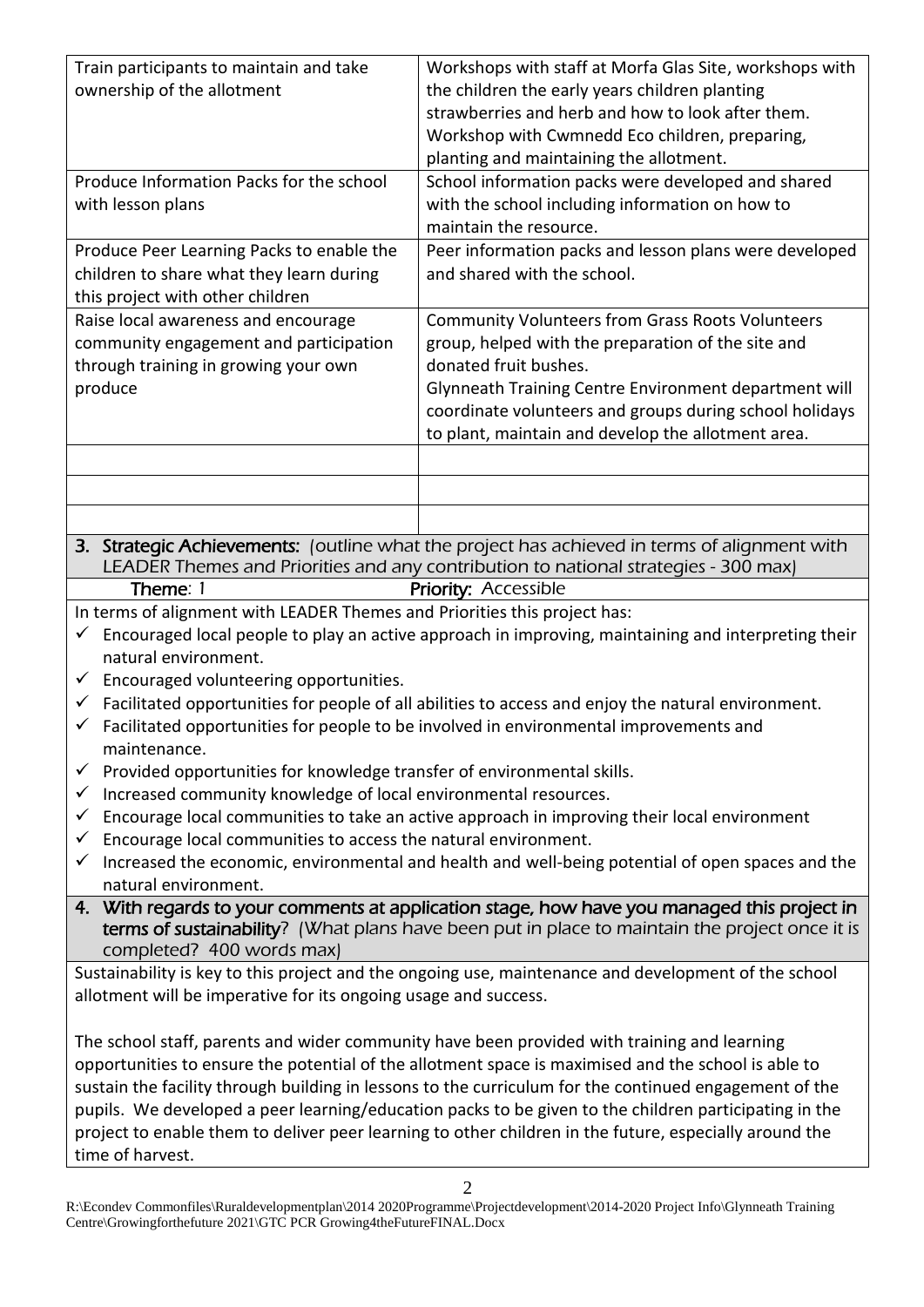The school is confident that the allotment will continue to be a resource for learning and now have members of staff who assumed responsibility for the facility and will lead on its development and ongoing success.

Maintenance of the facility will also be built into our upcoming funding application to Pen Y Cymoedd Community Benefit Fund for continuation of our O Dan yr Awyr environmental initiative, Grass Roots Outdoors Community Volunteers will also help with maintenance and further development of the allotment.

# 5. Project Beneficiaries:

School: by taking part in the planning and development of the allotment and herb garden/mud kitchen they were able to give their brief and curriculum requirements.

Volunteers: working outdoors, meeting like minded people, learning new skills, sharing skills. Parents: working on the allotment and developing a space that will benefit their children.

Children: working outdoors, learning new skills, problem solving, working together, planning future activities and growing own produce.

Teachers: Learning new skills, working with community members, having a say in what they want from the allotment and herb garden, opportunity to create a stimulating learning environment.

# 6. Cross Cutting Themes: If relevant, briefly describe how your project contributed to the following themes:

Equal Opportunities**:** Throughout there was equal opportunity for everyone to participate in all aspects of the project, including building and maintaining the space, engaging with training, learning and volunteer opportunities, engaging with the ongoing maintenance and upkeep of the space and we worked to reduce and remove any barriers to project engagement that people might have experienced.

Sustainable Development including Economic, Environmental and Social:

The project supported sustainable development through educating participants about the benefits of locally grown, healthy food. It provided a community asset that can be used and developed for years to come. The learning delivered and information and lesson plans provided to the school will be embedded into the curriculum and have ongoing benefit to the school. The school was provided with peer learning packs to enable a sustainable approach to peer education opportunities. There was also family learning sessions and workshops provided to enable the parents to make use of the learning and experience and to be able to adopt healthier eating and confidence in growing and preparing foods. The project addressed skills and training and created volunteer opportunities.

Tackling Poverty and Social Exclusion

Our project addressed the impacts of poverty, especially food poverty and provided a community facility whereby people can access low-cost healthy food. It is planned that surplus food will be donated to the local Foodbank, thereby widening the impact of the project and wider community benefit.

- 7. Conclusion Summary: Please provide a summary on the project's performance, identifying any key issues that need to be addressed:
- a) Summary

We are pleased to have achieved all of our performance indicators on this project and have developed an excellent resource for the school and community to use for many years to come.

b) Key Issues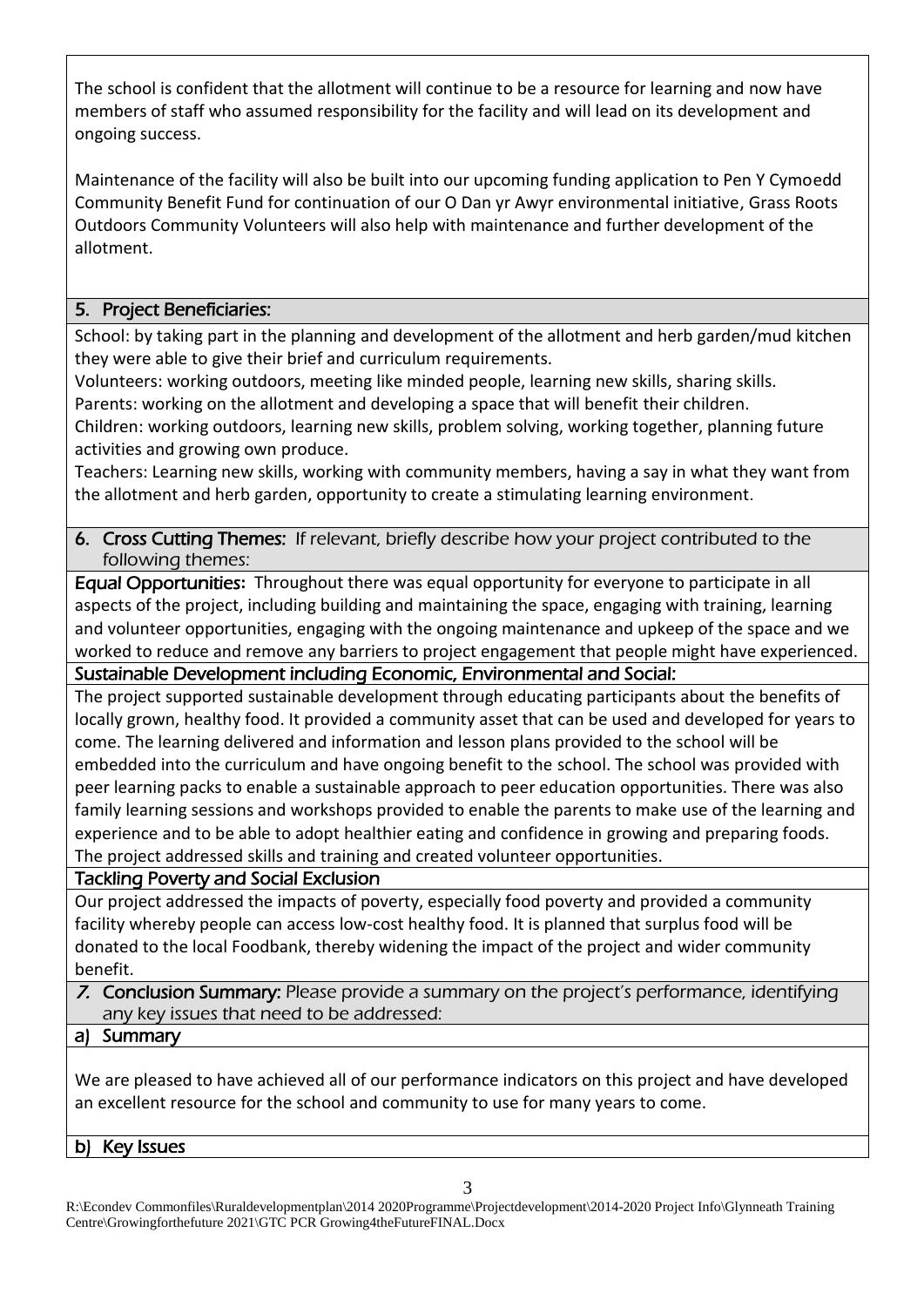There was a slight delay in sourcing the materials and delivery which delayed construction initially but our team of volunteers worked hard over the Christmas period to ensure the work was completed on time. There was also increased costs for materials, which we secured additional funding for from Leader.

# c) What went well?

Co ordination of workers and volunteers, things came together nicely considering the time frame of the project and time of year.

Working with the teachers – allowing them to have an input into the development of the allotment- the herb garden/mud kitchen was an additional requirement requested by the early years staff, being on site the same time as the staff gave them the opportunity to monitor the project and make adjustments that are better suited for them.

### d) What didn't go well?

Time scale, added to the pressure of getting things done, no time to organise additional workshops for staff and children during the project timescale, however this will be addressed by Glynneath Training Centre and further workshops will be taking place shortly.

# e) What could have been done differently?

During the timescale we feel we achieved our goals and work progressed well.

### 8. TO BE COMPLETED BY LEAD BODY:

Project Performance - Financial & Indicator Achievements: (detailed performance against approved timescales and budget expectation, including reasons for all variances)

| Performance indicator achievement against targets approved: Final position:<br>a) |                                                                                                                      |                                              |                                                     |                                                      |  |  |
|-----------------------------------------------------------------------------------|----------------------------------------------------------------------------------------------------------------------|----------------------------------------------|-----------------------------------------------------|------------------------------------------------------|--|--|
| ΡI                                                                                | Approved                                                                                                             | <b>Total</b>                                 | Justification for                                   | How has achievement been                             |  |  |
| Reference                                                                         | Target                                                                                                               | <b>Achieved</b>                              | underachievement                                    | evidenced                                            |  |  |
| LD.CL.006                                                                         | Number of Information dissemination actions/promotional and/or marketing activities to<br>raise awareness of the LDS |                                              |                                                     |                                                      |  |  |
|                                                                                   |                                                                                                                      |                                              |                                                     |                                                      |  |  |
|                                                                                   | 4                                                                                                                    |                                              |                                                     | Social media posts, newsletter,                      |  |  |
|                                                                                   |                                                                                                                      |                                              |                                                     | School & Peer Learner Packs                          |  |  |
| LD.CL.007                                                                         | Number of stakeholders engaged                                                                                       |                                              |                                                     |                                                      |  |  |
|                                                                                   | 5                                                                                                                    | 14                                           |                                                     | Attendance sheets & volunteers<br>registration forms |  |  |
| LD.C.L008                                                                         | Number of Participants supported                                                                                     |                                              |                                                     |                                                      |  |  |
|                                                                                   | 20                                                                                                                   | 34                                           |                                                     | Email from Head confirming                           |  |  |
|                                                                                   |                                                                                                                      |                                              |                                                     | numbers                                              |  |  |
| NPT01                                                                             | Number of Communities engaged                                                                                        |                                              |                                                     |                                                      |  |  |
|                                                                                   |                                                                                                                      |                                              |                                                     | Pictures of site - Morfa Glas Nursery,               |  |  |
|                                                                                   |                                                                                                                      |                                              |                                                     | Glynneath - timelines & work                         |  |  |
| NPT02                                                                             | Number of Groups engaged                                                                                             |                                              |                                                     |                                                      |  |  |
|                                                                                   | $\mathcal{P}$                                                                                                        |                                              |                                                     | Attendance sheets                                    |  |  |
| NPT03                                                                             |                                                                                                                      |                                              | Number of young people participating in the project |                                                      |  |  |
|                                                                                   | 15                                                                                                                   | 34                                           |                                                     | Email from Head confirming                           |  |  |
|                                                                                   |                                                                                                                      |                                              |                                                     | numbers                                              |  |  |
| NPT04                                                                             |                                                                                                                      | Number of women participating in the project |                                                     |                                                      |  |  |
|                                                                                   | 10                                                                                                                   | 10                                           |                                                     | Attendance sheets                                    |  |  |
| NPT05                                                                             | Number of Welsh speakers participating in the project                                                                |                                              |                                                     |                                                      |  |  |
|                                                                                   | 0                                                                                                                    |                                              |                                                     | Attendance sheets                                    |  |  |

R:\Econdev Commonfiles\Ruraldevelopmentplan\2014 2020Programme\Projectdevelopment\2014-2020 Project Info\Glynneath Training Centre\Growingforthefuture 2021\GTC PCR Growing4theFutureFINAL.Docx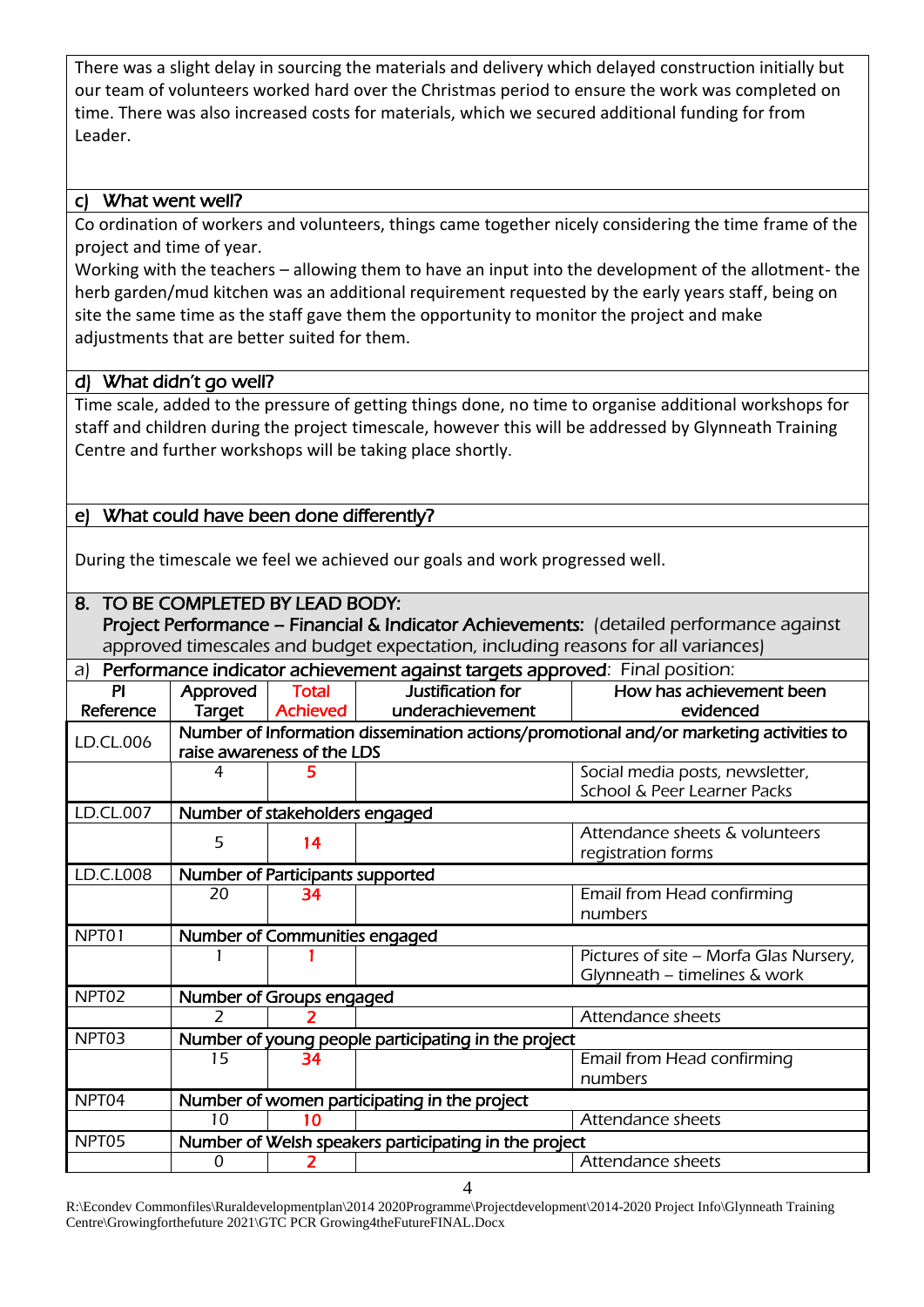| NPT06                      |                                          |                                                                                                   | Number of older people participating in the project                                                |                                             |                                   |                                                                                       |                                                                                         |
|----------------------------|------------------------------------------|---------------------------------------------------------------------------------------------------|----------------------------------------------------------------------------------------------------|---------------------------------------------|-----------------------------------|---------------------------------------------------------------------------------------|-----------------------------------------------------------------------------------------|
|                            | 0                                        |                                                                                                   | Attendance sheets                                                                                  |                                             |                                   |                                                                                       |                                                                                         |
| NPT08                      |                                          | Projects aimed at environmental enhancement/sustainability<br><b>Statement:</b> Aim to increasing |                                                                                                    |                                             |                                   |                                                                                       |                                                                                         |
|                            |                                          |                                                                                                   |                                                                                                    |                                             |                                   |                                                                                       | biodiversity within the school                                                          |
|                            |                                          |                                                                                                   |                                                                                                    |                                             |                                   |                                                                                       | grounds through the introduction of                                                     |
|                            |                                          |                                                                                                   |                                                                                                    |                                             |                                   |                                                                                       | 6 raised beds for an allotment                                                          |
|                            |                                          |                                                                                                   |                                                                                                    |                                             |                                   |                                                                                       | garden where herbs, vegetables and                                                      |
|                            |                                          |                                                                                                   |                                                                                                    |                                             |                                   |                                                                                       | flowers will be planted. Through the                                                    |
|                            |                                          |                                                                                                   |                                                                                                    |                                             |                                   |                                                                                       | construction of a small herb garden                                                     |
|                            |                                          |                                                                                                   |                                                                                                    |                                             |                                   |                                                                                       | next to Ty Morfa playhouse. Nesting                                                     |
|                            |                                          |                                                                                                   |                                                                                                    |                                             |                                   |                                                                                       | boxes and habitats to be installed in                                                   |
|                            |                                          |                                                                                                   |                                                                                                    |                                             |                                   |                                                                                       | the allotment area. Sustainability will                                                 |
|                            |                                          |                                                                                                   |                                                                                                    |                                             |                                   | be achieved through the                                                               |                                                                                         |
|                            |                                          |                                                                                                   |                                                                                                    |                                             |                                   |                                                                                       | engagement of school staff, children,                                                   |
|                            |                                          |                                                                                                   |                                                                                                    |                                             |                                   |                                                                                       | parent, and volunteers. Glynneath<br>Training Centre will provide                       |
|                            |                                          |                                                                                                   |                                                                                                    |                                             |                                   |                                                                                       | workshops and staff guidance also                                                       |
|                            |                                          |                                                                                                   |                                                                                                    |                                             |                                   |                                                                                       | liaise with community groups to                                                         |
|                            |                                          |                                                                                                   |                                                                                                    |                                             |                                   |                                                                                       | organise planting/food events.                                                          |
| NPT09                      | Under employed individuals participating |                                                                                                   |                                                                                                    |                                             |                                   |                                                                                       |                                                                                         |
|                            | 3                                        |                                                                                                   |                                                                                                    |                                             |                                   |                                                                                       | Attendance sheets, volunteer                                                            |
|                            |                                          |                                                                                                   |                                                                                                    |                                             |                                   | registration forms                                                                    |                                                                                         |
|                            |                                          |                                                                                                   | b) Pilot Activities/Projects: Outlining all of the stages and activities, including the timelines. |                                             |                                   |                                                                                       |                                                                                         |
|                            |                                          |                                                                                                   | To promote externally and link to the Wales Rural Network Website.                                 |                                             |                                   |                                                                                       |                                                                                         |
| Attached $\square$         |                                          |                                                                                                   | Not applicable for this project $\blacksquare$                                                     |                                             |                                   |                                                                                       |                                                                                         |
|                            |                                          |                                                                                                   |                                                                                                    |                                             |                                   |                                                                                       |                                                                                         |
| C)                         |                                          |                                                                                                   |                                                                                                    |                                             |                                   |                                                                                       | Feasibility Studies: To promote externally and link to the Wales Rural Network Website. |
|                            | Attached $\Box$                          |                                                                                                   |                                                                                                    | Not applicable for this project $\boxtimes$ |                                   |                                                                                       |                                                                                         |
|                            |                                          |                                                                                                   |                                                                                                    |                                             |                                   |                                                                                       |                                                                                         |
| d)                         |                                          |                                                                                                   |                                                                                                    |                                             |                                   | Project Closure Financial Position against original approved: (following final claim) |                                                                                         |
|                            |                                          |                                                                                                   |                                                                                                    | <b>Original Approved</b>                    |                                   | <b>Adjusted Approved</b>                                                              | <b>Final Closure Date</b>                                                               |
| <b>Timescales</b>          |                                          | From                                                                                              |                                                                                                    | To                                          |                                   |                                                                                       |                                                                                         |
|                            |                                          | 22.11.21                                                                                          |                                                                                                    | 28.1.22                                     |                                   |                                                                                       | 28.1.22                                                                                 |
| $\epsilon$                 | <b>Summary of Financial Performance</b>  |                                                                                                   |                                                                                                    |                                             |                                   |                                                                                       |                                                                                         |
|                            |                                          |                                                                                                   |                                                                                                    | <b>Original Approved</b>                    |                                   | <b>Adjusted Approved</b>                                                              | <b>Final Claim</b>                                                                      |
| <b>Total Project Costs</b> |                                          |                                                                                                   | £9,975.41                                                                                          |                                             |                                   | £11,201.86                                                                            | £11,201,86                                                                              |
| <b>RDP Funding</b>         |                                          |                                                                                                   | £7,980.61                                                                                          |                                             |                                   | £8,956.61                                                                             | £8,956.61                                                                               |
| <b>Levered Funding</b>     |                                          |                                                                                                   | £1,994.80                                                                                          |                                             |                                   | £2,245.25                                                                             | £2,245.25                                                                               |
|                            | % RDP<br>Intervention<br>80%             |                                                                                                   |                                                                                                    | 80%                                         |                                   | 80%                                                                                   |                                                                                         |
| Rates<br>% Match           |                                          |                                                                                                   | 20%                                                                                                |                                             | 20%<br>20%                        |                                                                                       |                                                                                         |
|                            |                                          |                                                                                                   | <b>Cost Heading</b>                                                                                |                                             | Justification for under/overspend |                                                                                       |                                                                                         |
| Under/overspend            |                                          |                                                                                                   |                                                                                                    |                                             |                                   |                                                                                       |                                                                                         |
|                            |                                          |                                                                                                   |                                                                                                    |                                             |                                   |                                                                                       |                                                                                         |
|                            |                                          |                                                                                                   |                                                                                                    |                                             |                                   |                                                                                       |                                                                                         |
|                            |                                          |                                                                                                   |                                                                                                    |                                             |                                   |                                                                                       |                                                                                         |

| 9. Handover contact details: For post project monitoring and evaluation activities, Welsh |                           |                                                                                         |  |  |  |
|-------------------------------------------------------------------------------------------|---------------------------|-----------------------------------------------------------------------------------------|--|--|--|
|                                                                                           |                           | Government will require contact details of staff who may be able to provide assistance. |  |  |  |
| Name:                                                                                     | Sandra Lane               | Designation: Project Co-ordinator                                                       |  |  |  |
| Email:                                                                                    | Sandra@glynneathtc.org.uk | Telephone:                                                                              |  |  |  |
|                                                                                           |                           |                                                                                         |  |  |  |

R:\Econdev Commonfiles\Ruraldevelopmentplan\2014 2020Programme\Projectdevelopment\2014-2020 Project Info\Glynneath Training Centre\Growingforthefuture 2021\GTC PCR Growing4theFutureFINAL.Docx